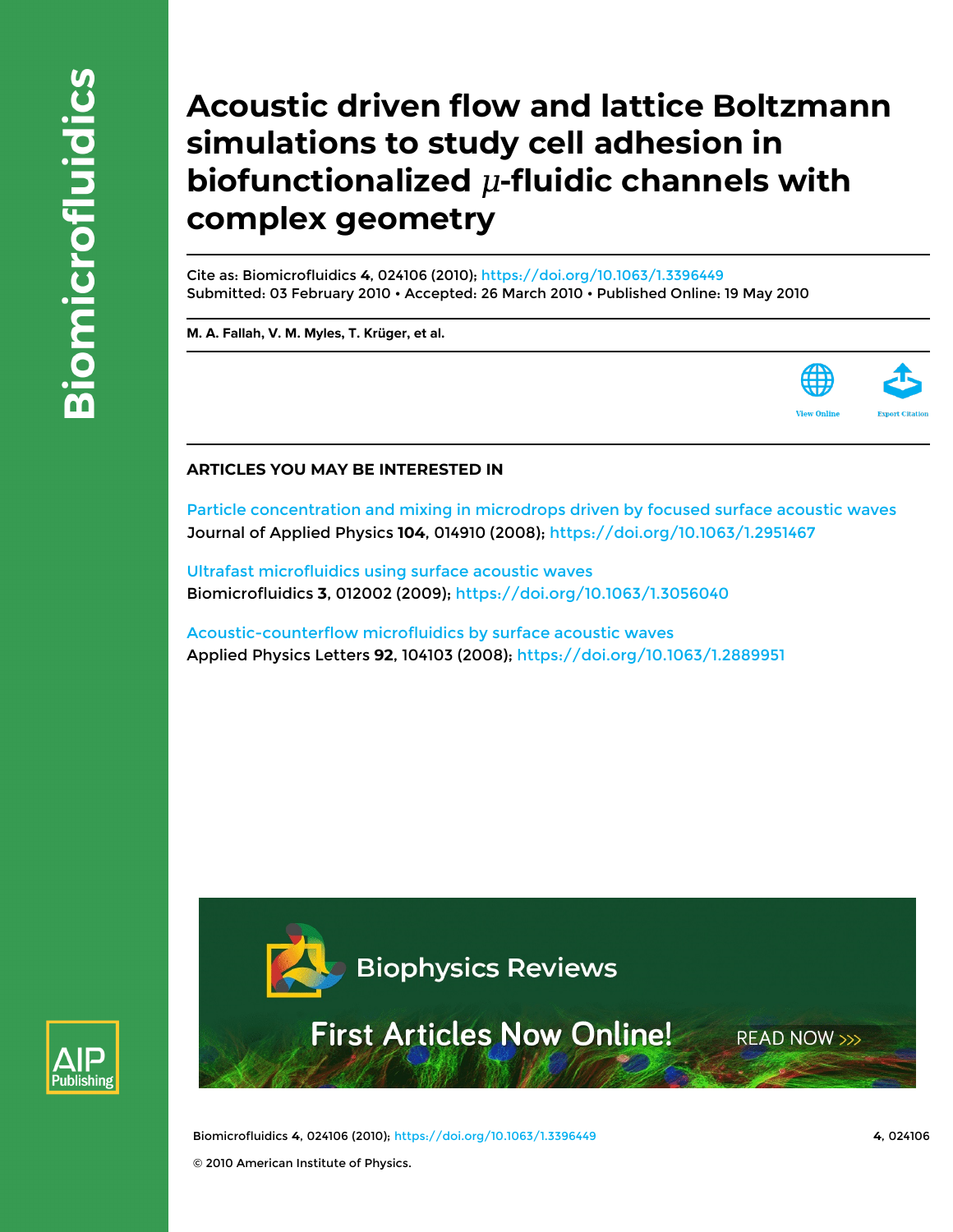## **[Acoustic driven flow and lattice Boltzmann simulations](http://dx.doi.org/10.1063/1.3396449)** [to study cell adhesion in biofunctionalized](http://dx.doi.org/10.1063/1.3396449)  $\mu$ -fluidic **[channels with complex geometry](http://dx.doi.org/10.1063/1.3396449)**

M. A. Fallah,<sup>1[,a](#page-1-0))</sup> V. M. Myles,<sup>1,a)</sup> T. Krüger,<sup>2</sup> K. Sritharan,<sup>1</sup> A. Wixforth,<sup>1</sup> F. Varnik,<sup>2</sup> S. W. Schneider,  $3, b$  and M. F. Schneider<sup>4[,b](#page-1-1))</sup> *Department of Experimental Physics I, University of Augsburg, Augsburg 86159, Germany* 2 *Microstructure Physics and Metal Forming, Max-Planck-Institut für Eisenforschung (MPIE), Düsseldorf 40237, Germany* 3 *Department of Dermatology, Venereology and Allergology, Experimental Dermatology,*

*Medical Faculty Mannheim, Heidelberg Ruprecht-Karls-University, 68163 Mannheim, Germany* 4 *Department of Mechanical Engineering, Boston University, Boston, Massachusetts 02215, USA*

(Received 3 February 2010; accepted 26 March 2010; published online 19 May 2010)

Accurately mimicking the complexity of microvascular systems calls for a technology which can accommodate particularly small sample volumes while retaining a large degree of freedom in channel geometry and keeping the price considerably low to allow for high throughput experiments. Here, we demonstrate that the use of surface acoustic wave driven microfluidics systems successfully allows the study of the interrelation between melanoma cell adhesion, the matrix protein collagen type I, the blood clotting factor von Willebrand factor (vWF), and microfluidic channel geometry. The versatility of the tool presented enables us to examine cell adhesion under flow in straight and bifurcated microfluidic channels in the presence of different protein coatings. We show that the addition of vWF tremendously increases (up to tenfold) the adhesion of melanoma cells even under fairly low shear flow conditions. This effect is altered in the presence of bifurcated channels demonstrating the importance of an elaborate hydrodynamic analysis to differentiate between physical and biological effects. Therefore, computer simulations have been performed along with the experiments to reveal the entire flow profile in the channel. We conclude that a combination of theory and experiment will lead to a consistent explanation of cell adhesion, and will optimize the potential of microfluidic experiments to further unravel the relation between blood clotting factors, cell adhesion molecules, cancer cell spreading, and the hydrodynamic conditions in our microcirculatory system. © *2010 American Institute of Physics.*  $\left[$ doi[:10.1063/1.3396449](http://dx.doi.org/10.1063/1.3396449)]

#### **I. INTRODUCTION**

The increasing evidence that cancer cell spreading is accompanied by an activation of the coagulatory machinery and therefore may result in thrombotic events calls for thorough examina-tion of tumor cells under defined shear flow conditions.<sup>1–[5](#page-10-0)</sup> Among different coagulatory proteins von Willebrand factor (vWF) plays a key role in initiating the cellular hemostasis by binding platelets even under high shear flow conditions.<sup>2</sup> vWF is stored in Weibel–Palade bodies in

<span id="page-1-1"></span><span id="page-1-0"></span>a)These authors contributed equally to this work.

b) should be addressed. Electronic addresses: mfs@bu.edu and stefan.schneider@medma.uni-heidelberg.de.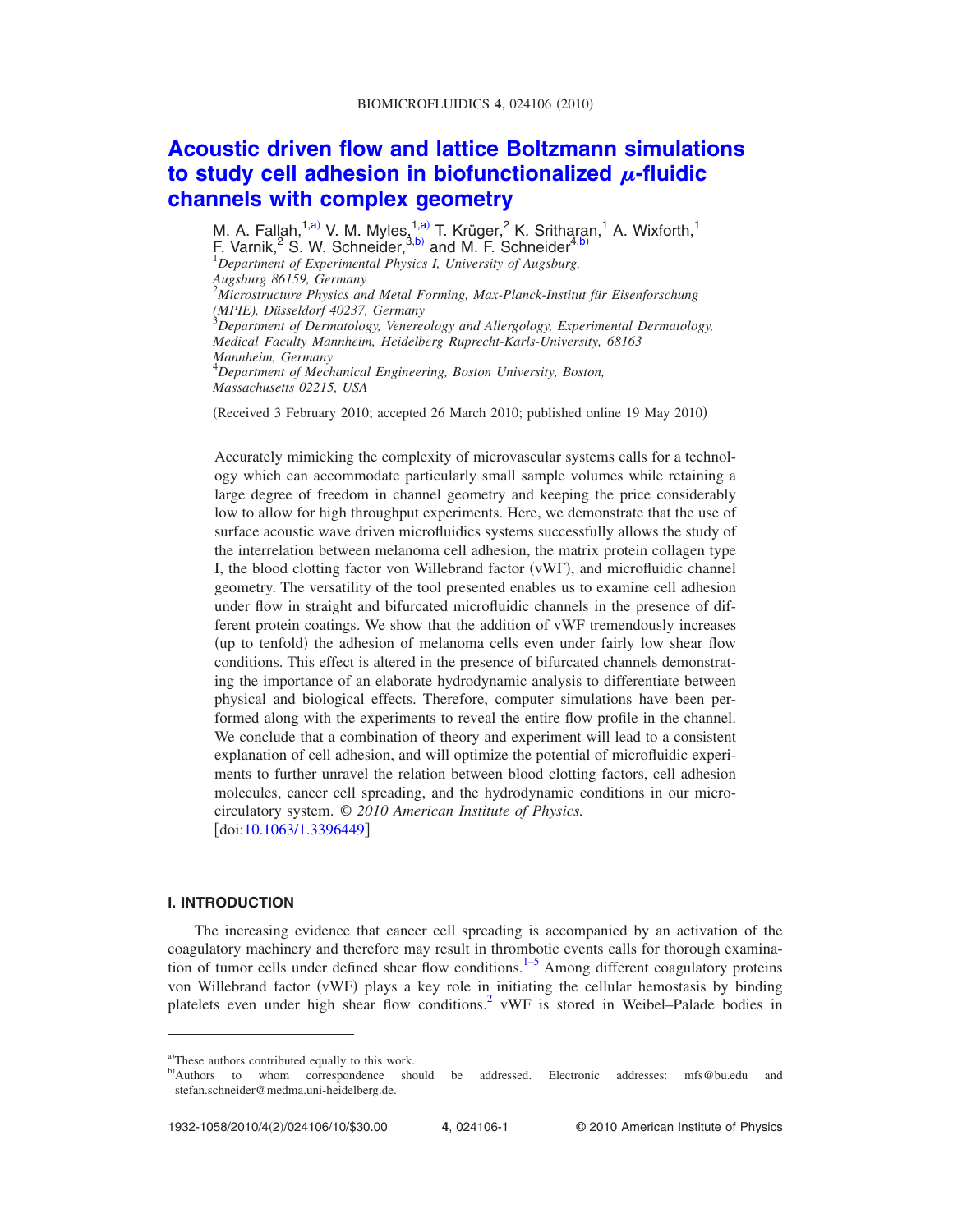endothelial cells and in platelets. Upon endothelial cell activation, followed by an intracellular calcium or cAMP increase, Weibel–Palade bodies fuse with the endothelial cell membrane to release vWF. After vWF release, the protein is stored in the subendothelium matrix or delivered in the blood stream.<sup>6[,7](#page-10-2)</sup> Under high shear flow conditions the protein exhibits a globule-stretched transition which leads to an extensive exposure of binding sites to the surrounding blood supporting platelet binding.<sup>8</sup> While the relation between vWF and blood platelet immobilization is well described, $\frac{9}{2}$  vWF and its interactions with melanoma cells under flow conditions remain almost entirely unclear. Here, we present a novel microfluidic tool, which allows for the study of the complex interplay between protein enhanced cell adhesion and complex microfluidic channel geometry. Surface acoustic wave (SAW) driven microfluidics are used to examine the regime of low Reynolds numbers (Re), characterizing the flow conditions of our human vascular system. Indeed, generating flow at low Re conditions has been demonstrated to be a challenging task and many innovative microfluidic solutions for cellomics and proteomics, known as micrototal analysis systems ( $\mu$ TAS), have been designed to overcome these problems. The fluids in such systems are usually driven by external means such as pneumatic pressure or syringe pumps. Handling obstacles and the possibility of contamination are common drawbacks of such systems.<sup>10</sup> Even internal pumping methods like electro-osmotic flow or valve-type micropumps which operate based on piezoelectric actuations exhibit some deficiencies which are detailed elsewhere.<sup>11,1</sup>

Driven by the requirements mentioned, we have developed a novel method for pumping fluids at low Re. The method meets the expectations for flexible design which can be used to mimic various two- and three-dimensional geometries encountered in our microcirculatory system, and can handle extremely small volumes of liquid  $(\mu l$ -pl). The technique, which has been successfully employed in multiple research areas within our laboratories,  $13-16$  is based on the interaction of SAWs with a liquid at the surface at which the waves propagate. The planar arrangement not only allows for controlled microfluidic flow  $(\sim 10 \mu l)$  in complex geometries, such as bifurcations and stenotic conditions, but enormously facilitates surface biofunctionalization with proteins or even confluent cell layers in these small volumes. The hydrodynamic conditions are characterized by combining experimental measurements of the flow field using tracer beads with lattice Boltzmann computer simulations. The latter allows us to calculate the equivalent wall shear rate necessary when estimating the forces acting during cell adhesion. Finally, the biocompatible system is relatively low priced, easy to handle, and can be mounted on any typical standard microscope. Here, we demonstrate that this technique is suitable to study the interrelation between blood clotting, hemodynamic flow conditions, and caner cell adhesion in simple, straight, as well as bifurcated microfluidic channels and reveals a strong increase in adhesion in the presence of vWF.

#### **II. MATERIALS AND METHODS**

#### **A. The acoustic nanopump**

The general design of our microfluidic flow chamber on a chip is depicted in Figs.  $1(a)$  $1(a)$  and  $1(b)$  $1(b)$ . The heart of the channel, the nanopump, is based on acoustically driven flow (Fig. 1) in which SAW technology is applied to create surface acoustic streaming.<sup>17–[23](#page-10-11)</sup> In brief, a SAW is essentially a sound wave of about 1 nm amplitude and wavelength of typically a few micrometers traveling along a solid-air interface. Due to the poor impedance coupling between substrate and air (large difference in sound velocities in the mediums), only very little energy is dissipated for this "pure mode." However, when a SAW encounters a solid-liquid interface, the impedance coupling changes drastically, causing a large dissipation of acoustic energy into the fluid. The energy dissipation causes an exponential decay of the SAW amplitude within a characteristic length scale of a few wavelengths, which in turn causes an acoustic pressure gradient driving the liquid to flow; an effect called acoustic streaming [Fig.  $1(a)$  $1(a)$ ]. Considering a typical channel length of a couple of centimeters and a decay length of  $\sim$ 100  $\mu$ m, the pump essentially acts as a pointlike pressure source driving the liquid to flow according to conservation of mass.

Here, the SAW is generated on an anisotropic piezoelectric material (LiNbO<sub>3</sub>, 128 $^{\circ}$  y-cut, z propagating) in order to excite the Rayleigh mode, the most pronounced surface wave. A pair of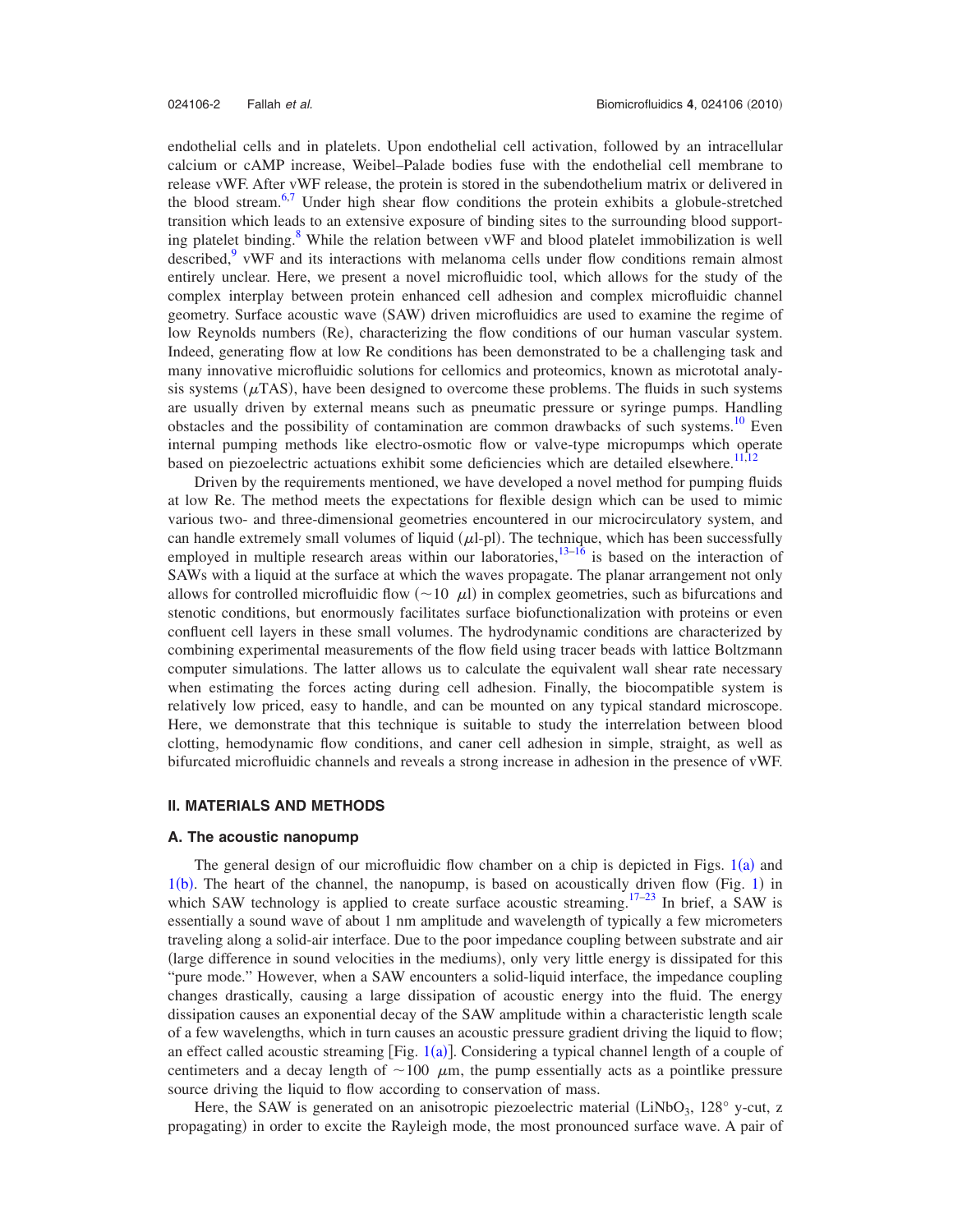<span id="page-3-0"></span>

FIG. 1. (a) Schematic representation of the surface acoustic streaming. The SAW is generated on a piezoelectric material (LiNbO<sub>3</sub>) employing IDTs and propagates on the solid-air interface. When the wave reaches the solid-liquid interface, acoustic energy is transmitted into the fluid, creating a pressure gradient (shown in red). This pressure gradient drives a continuous flow along the channel. (b) Planar chip with a two-dimensional track containing straight channels. The race track shaped channel consists of a planar hydrophilic track on an otherwise hydrophobic piezoelectric substrate (LiNbO<sub>3</sub>). A SAW propagates from the IDT (seen on the right) into the direction of the microfluidic channel and causes a localized pressure gradient at the point of entry into the liquid. This causes a homogeneous laminar flow throughout the channel (scale bar=4 mm). (c) Sketch of the bifurcated channel geometry. An IDT is placed to the lower left corner of the bifurcated channel. The IDT is fabricated by the deposition of gold electrodes on the piezoelectric substrate  $(LiNbO<sub>3</sub>)$  and is operated at  $f = 164$  MHz. In order to avoid uncontrolled reflections of the SAWs, only  $\frac{1}{2}$  of the chip is integrated inside the channels.

interdigitated metal electrodes is deposited on top of the substrate using standard lithography and fed with a high frequency voltage to generate the SAW. Each individual electrode consists of a set of interdigitated fingers [interdigitated transducers (IDTs)]. Due to the high sound velocity ( $c_{SAW}$ ) of the SAWs ( $\sim$ 4000 m/s) and a typical finger distance ( $\lambda$ ) of 10  $\mu$ m, the matching condition

$$
f = c_{\text{SAW}}/\lambda \tag{1}
$$

requires an input signal of high frequency (~100 Mhz−1 GHz), which is generated using a signal generator (voltage controlled oscillator "ZX95-200-S," Mini Circuits, USA, Brooklyn). To enable standard protocols for further surface functionalization, the entire surface, including the IDTs, is covered by 50 nm  $SiO<sub>x</sub>$  using standard sputtering methods. We have shown that this additional layer does not significantly affect the capability of acoustic streaming.<sup>16</sup> Due to the optical transparency of the piezoelectric material employed, we are able to mount the microfluidic chip onto an inverted microscope (Zeiss Axiovert 200, Zeiss, Göttingen, Germany) to study the dynamics of protein stretching and recoiling under different shear conditions.<sup>8</sup>

#### **B. Design of the microfluidic channels**

The geometrical structure of the channel is sketched using AUTOCAD software. The pattern can be transferred to a mold by photolithography or milling techniques. In the present case, the latter technique is applied. The mold has the negative pattern of the microchannel and is filled with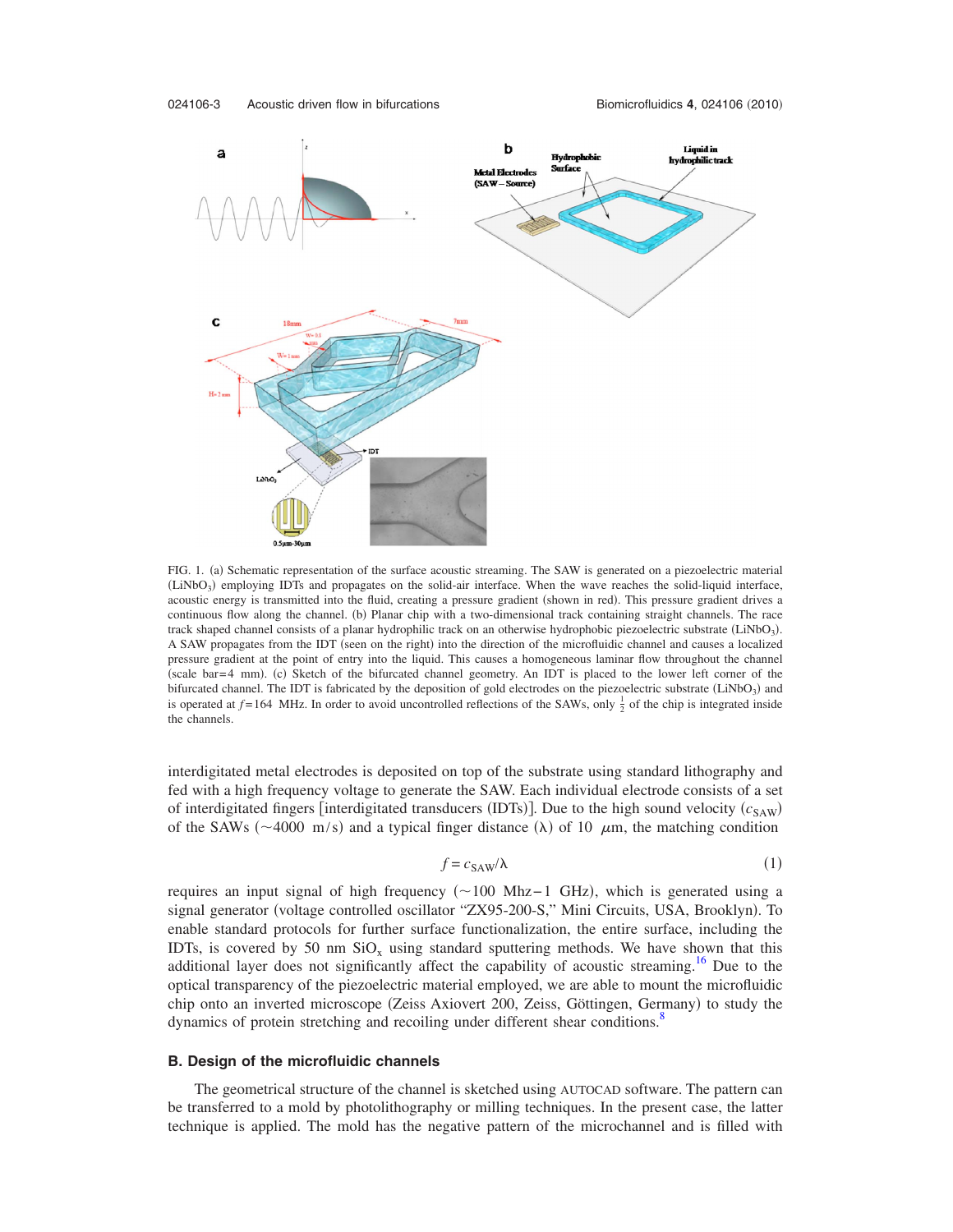polydimethylsiloxane (PDMS) (Dow Corning GmbH, Wiesbaden, Germany), a biocompatible transparent polymer, to obtain the desirable channel structure. The channels produced by this method can be either opened or closed. Here, the closed channels design has been chosen to facilitate the application of computer simulations. The PDMS channel is sealed to the glass slide, which in turn is coupled directly to the chip. The use of a separate glass slide easily enables us to perform cell culture directly on the bottom of the microfluidic channel. The investigated channel geometries are shown in Figs.  $1(b)$  $1(b)$  and  $1(c)$ . They include both a straight channel, in the form of a rectangular track with rounded edges, and a channel with a bifurcation.

Bifurcated geometries are very common in our microcirculatory system; nevertheless, their abundance is not the only reason of their investigation. Combining acoustic streaming with bifurcated structures gives us the possibility to benefit from different fluid velocities in a single microchannel and a single experiment. By changing the cross section of the channel before and after bifurcation one can screen for the impact of different flow velocities on the adhesion of cells. The channel footprint and volume are  $A \approx 56$  mm<sup>2</sup> and  $V \approx 112$  mm<sup>3</sup>, respectively.

#### **C. Theoretical study of the hydrodynamics by lattice Boltzmann method**

<span id="page-4-0"></span>Different velocities imply different shear rates at the boundaries, which are calculated by feeding the computer simulation with experimental data. The hydrodynamic flow profile and the equivalent shear stress of the fluid in the bifurcation

$$
\sigma_{\text{eq}} = \sqrt{\frac{1}{2} \sum_{\alpha \beta} \sigma_{\alpha \beta} \sigma_{\alpha \beta}}
$$
 (2)

can be numerically computed in lattice Boltzmann computer simulations. It is noteworthy to mention that shear rate (or shear stress) tensor is a full  $3 \times 3$  tensor, but in the literature, shear rates are usually reported as scalars, the expected one for the simple shear flow.<sup>24</sup> For this reason, we have to compute a representative scalar from the tensor. The trace is not useful since it is zero for an incompressible fluid. The common approach is to compute the von Mises stress (magnitude) of the tensor, as defined in Eq. ([2](#page-4-0)). This choice ensures that the effective shear rate extracted from the tensor is exactly the expected one for simple shear flow. The effective shear rate is the shear stress divided by the dynamic viscosity of the fluid,

$$
\dot{\gamma}_{\text{eq}} = \sigma_{\text{eq}}/\mu. \tag{3}
$$

In order to numerically compute the solution of the flow in the bifurcated channel, we use the lattice Boltzmann method (LBM). It is a relatively new but well understood approach to solve the full Navier–Stokes equation in the presence of even complex geometries. $25-30$  Due to its robustness, simple coding, and parallelizability, the method enjoys steadily increasing attention. Especially in the recent years, many researchers have used LBM to simulate blood flow in the arterial and venous system.<sup>31-34</sup>

We have set up simulations with boundary conditions corresponding to the described bifurcation geometry. The only free simulation parameter apart from the fluid density and viscosity is the central inlet velocity. A value of  $v=1.4$  mm/s was measured in our experiments. The total volume flux through the channel is found to be slightly larger than  $\phi = 1.4$  mm<sup>3</sup>/s. A computational grid of  $400 \times 286 \times 102$  lattice nodes has been used for the simulations. The visualizations of the flow profiles have been created using PARAVIEW.<sup>[35](#page-10-17)</sup>

#### **D. Biofunctionalization of the microchannels**

#### *1. Biofunctionalization with collagen*

Biofunctionalization for different  $\mu$ -fluidic patterns is usually a complex process. In the present case of planar geometry, however, this becomes an easy task for even complex channel geometries. For our studies, in which we examine vWF's shear dependent hemostatic potency, the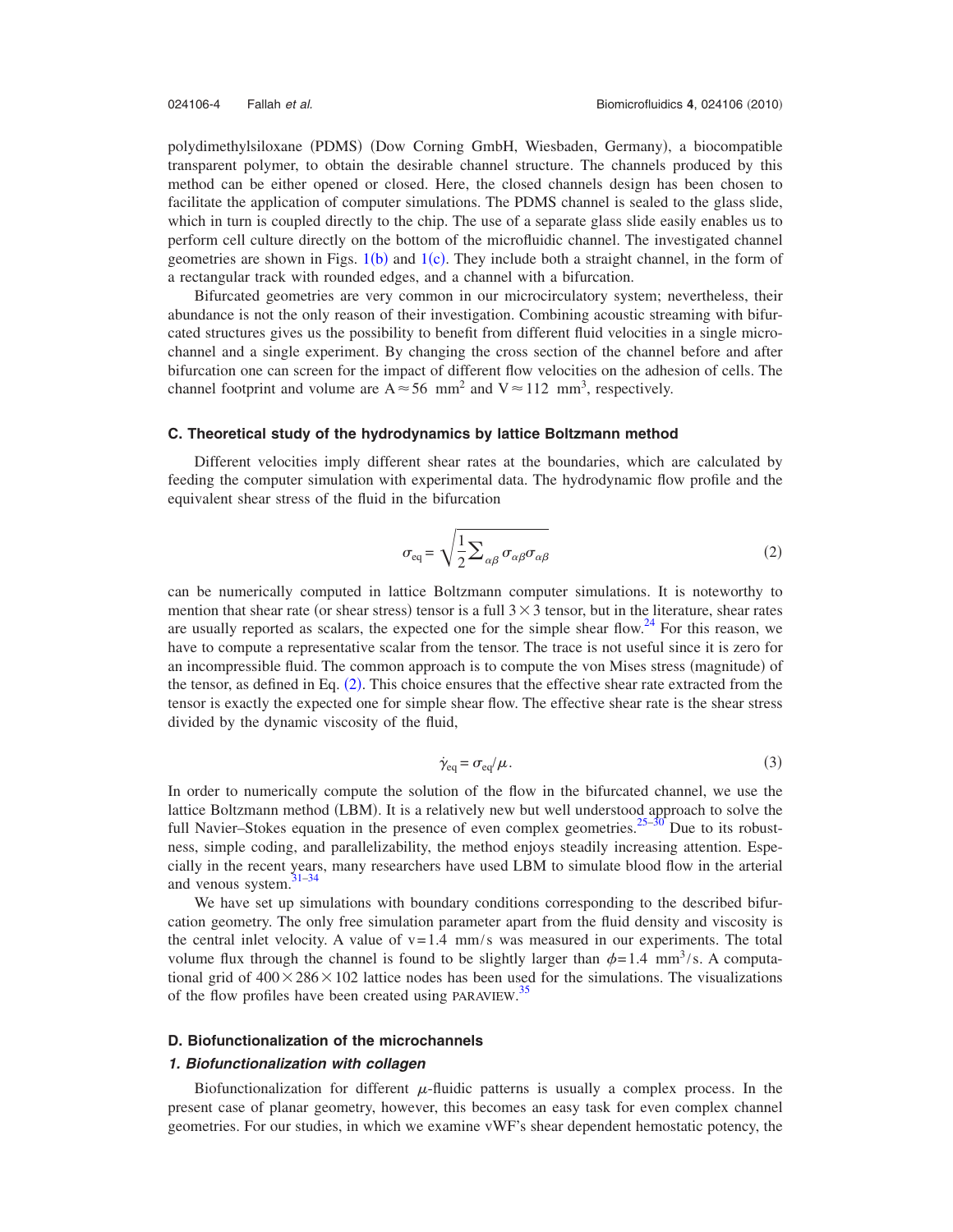<span id="page-5-0"></span>TABLE I. Maximum values of equivalent shear rate and velocity magnitude before and behind the bifurcation, 10  $\mu$ m above the bottom wall. The results have been extracted from the lattice Boltzmann simulations.

| Variable           | Region             |                    |
|--------------------|--------------------|--------------------|
|                    | Before bifurcation | Behind bifurcation |
| Maximum shear rate | 4.42/s             | 3.17/s             |
| Maximum velocity   | $0.045$ mm/s       | $0.032$ mm/s       |

main coating of the track is collagen, which is known to present a vWF binding site.<sup>36,[37](#page-10-19)</sup> The inside of the channel is coated with collagen type I (C7661, Sigma Aldrich, St. Louis, USA) in a concentration of  $c \approx 10 \mu g/cm^2$  as previously published.<sup>36</sup>

#### *2. Biofunctionalization with collagen and vWF*

After the collagen coating was deposited as described above, a layer of plasmatic vWF (Baxter, Vienna, Austria) in PBS buffer solution with a concentration of  $c \approx 70 \mu g/\mu l$  was added. In order to achieve an effective coating, we allowed the vWF in the solution to precipitate over a few hours onto the collagen layer before beginning adhesion experiments.

To block the vWF adhesion sites, in order to show the specificity of melanoma cell-vWF adhesion, a concentrated stock solution  $(c=1.3 \text{ mg/ml})$  of purified antihuman polyclonal vWF antibody (host: rabbit) was used. For the blocking purposes, the antibody was diluted in PBS+  $+$  in a ratio of 1:20 before use and 20  $\mu$  of the antibody solution was added to the vWF coated flow chamber channel and allowed to incubate at room temperature for 20 min. After incubation, unbound antibody was removed by washing the channel with PBS++ and experiments were conducted.

#### **E. Cells and cell culture**

Melanoma cells of the amelanotic subclone A7, with maximized migration activity resulting from transfection with actin binding protein, were used for all of the experiments. Cells were cultured in a cell medium consisting of Eagle's MEM media (PAA, Leipzig, Germany) supplemented with 10% fetal calf serum (Biochrom, Berlin, Germany) and 1% penicillin/streptomycin (PAA, Leipzig, Germany). Cells were grown to confluence, removed with trypsin and resuspended in the cell medium, before being injected into the microchannels.

#### **III. RESULTS AND DISCUSSION**

It has previously been shown that freely circulating melanoma cells can firmly bind to the extracellular matrix of the blood vessel possibly initiated by integrins.<sup>38[,39](#page-10-21)</sup> In a first step toward understanding the fundamental principles of vWF-melanoma cell interactions, we here study melanoma cell adhesion under low flow conditions  $(v \sim 1 \text{ mm/s} - 5 \text{ mm/s})$  in different microfluidic geometries before tackling the more complex scenario of high shear flow conditions. To demonstrate the flexibility of the setup and to analyze the impact of the geometry on adhesion, we employed a design consisting of a simple (straight) channel and a channel merging into a bifurcation. Prior to the actual adhesion experiments, the flow profiles were thoroughly analyzed and characterized in a manner combining theory and experiment.

#### **A. Hydrodynamic characterization**

From the analytical solutions of the channel flow, one obtains the equivalent shear rate and velocity near the footprint of the channel, cf. Table [I.](#page-5-0) The entire cross section of the equivalent shear rate at  $h = 10$   $\mu$ m above the bottom wall is shown in Fig. [2](#page-6-0)(a). This distance corresponds to approximately the radius of the melanoma cells. The Reynolds number at the inlet of the channel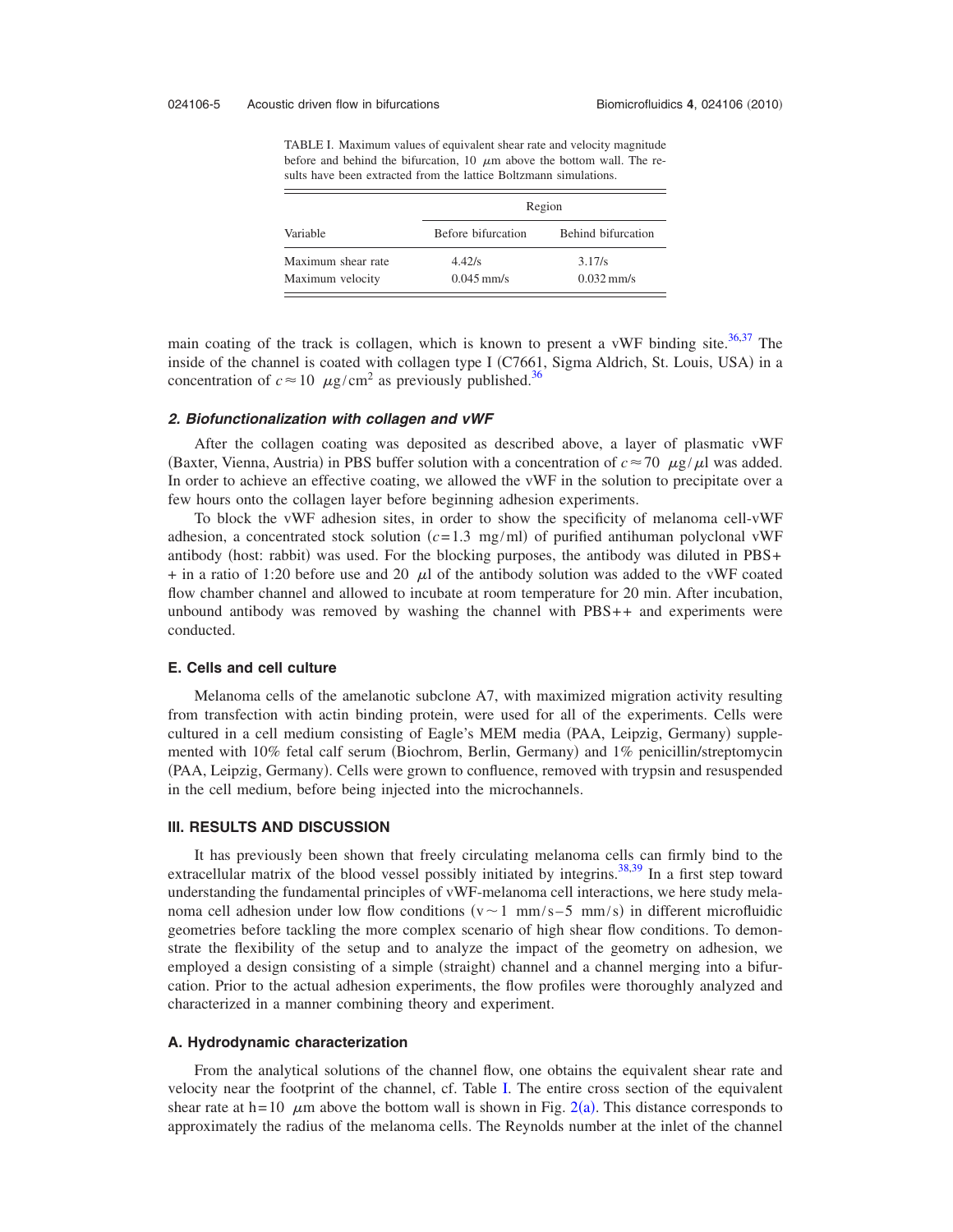<span id="page-6-0"></span>

FIG. 2. (a) The simulated profile of the equivalent shear rate,  $10 \mu m$  above the bottom wall of the channel. Using the experimentally extracted velocity profile, the shear rates can be quantitatively calculated and the maximum shear rate is  $\dot{\gamma}$  = 4.4/s in front of and  $\dot{\gamma}$  = 3.2/s behind the bifurcation. (b) Streamlines of tracer particles near the bottom wall. The initial distance to the wall is 10  $\mu$ m and remains almost constant during the entire travel through the bifurcation.

is of order unity, the Reynolds number of the object of the size of a cell is smaller by a factor of approximately 100. The maximum near-bottom velocities and shear rates (10  $\mu$ m above the bottom wall) are v=0.045 mm/s and  $\dot{\gamma}$ =4.4/s in front of the bifurcation and v=0.032 mm/s and  $\dot{\gamma}$  = 3.2/s behind the bifurcation, respectively, and the values in front of the bifurcation are 1.4 times larger than those afterward.

Streamlines for tracer particles near the bottom wall are shown in Fig.  $2(b)$  $2(b)$ . The simulations show that particles initially moving in x-direction remain roughly at the same distance of the bottom wall. This is because the vertical component of the velocity is very small as compared with those components parallel to the bottom wall. As a consequence, particles near the center of the channel inlet will never come close to the bottom. However, this is only true for dilute suspensions, where the overall velocity profile is not significantly influenced by the presence of the particles. In the present study, this is well justified and important as it ensures that only a small number of cells will be able to collide and bind to the surface. It points out that the laminarity of the flow conditions in such channels will keep 95% of the cells off the wall. This must be taken into consideration when calculating binding constants or substrate affinity. Numbers assuming a simple bulk/surface equilibrium, i.e., taking all immersed cells into account, will be off by up to a factor of 100, indicating a major underestimation of binding constants.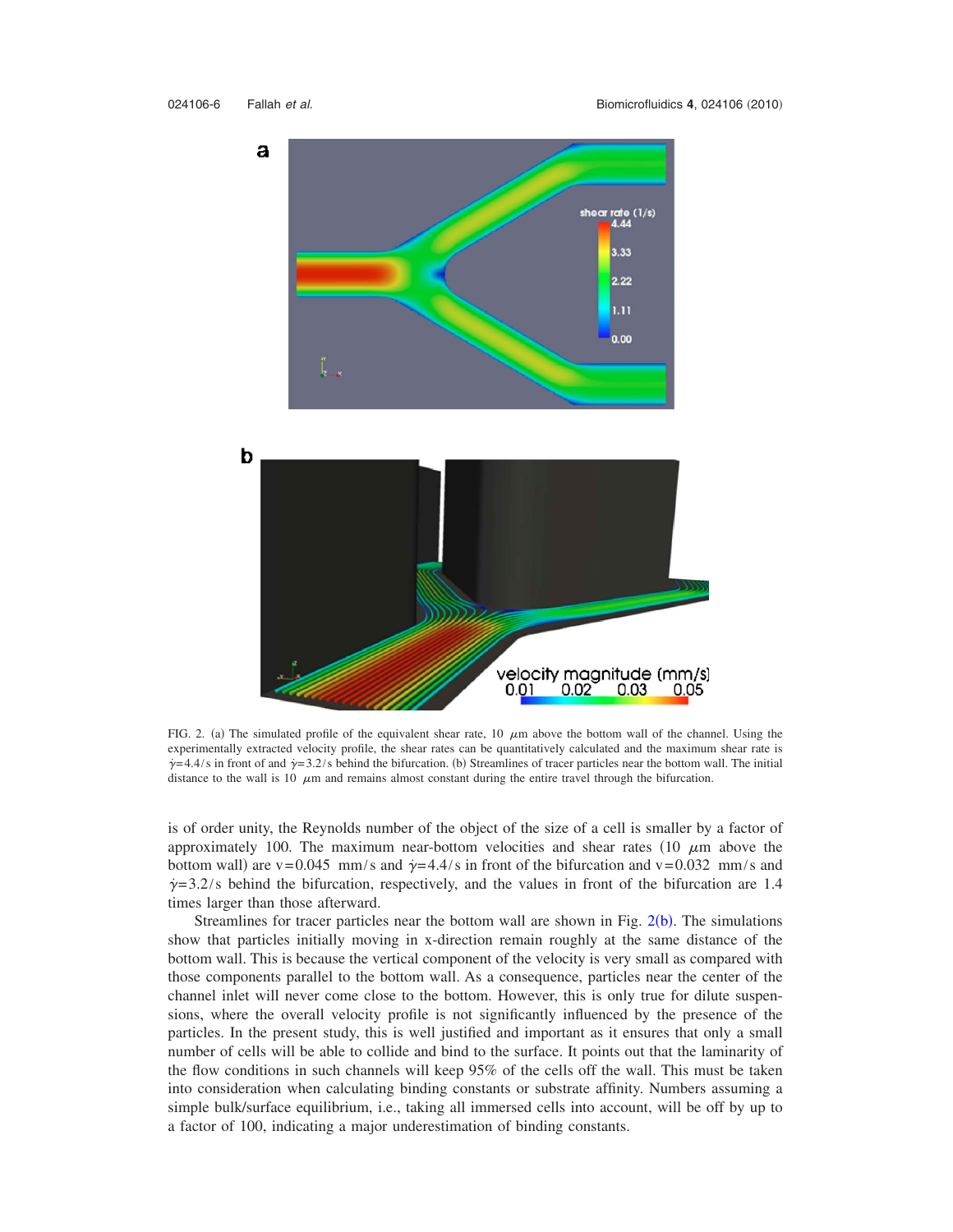<span id="page-7-0"></span>

FIG. 3. Melanoma cell rolling and adhesion to collagen and vWF. Rolling and adhesion to collagen coated surface (control), vWF treated surface, and vWF surface blocked with vWF antibody. The results show a strong increase in rolling and adhesion to vWF treated surface which is entirely blocked through addition of a vWF-antibody.

#### **B. Biofunctionalized**  $\mu$ -channels

In order to mimic a damaged vessel wall or an activated endothelium followed by vWF release), we first studied the adhesion of melanoma cells on collagen without vWF coated microfluidic channels. We used collagen type I because of the well known adhesive properties, its abundance in the vessel wall, and its binding affinity to vWF as published previously.<sup>3</sup>

#### *1. Straight channels*

In previous publications, we have demonstrated that melanoma cells obtain an intrinsic ability to activate endothelial cells.<sup>40</sup> Melanoma cells derived MatrixMetalloProtease1 (MMP1) target endothelial ProteinaseActivatedReceptor1 (PAR1) followed by Weibel-Palade body exocytosis and therefore vWF release. Tumor cell induced vWF release was shown to bind and immobilize platelets at the luminal endothelial cell membrane even under high shear flow conditions.<sup>37</sup> We began our investigations using the most simple microvascular geometry, the straight channel in the form of an oval "track" with rounded corners. The channel surfaces were biofunctionalized with either vWF collagen or collagen alone (control) and were used to investigate the specific interaction between vWF and melanoma cells under shear stress conditions. For our studies, the flow rates were chosen to best mimic the microfluidic conditions found in the areas of our vascular system where melanoma-vWF interaction would seem most likely.

The results of our experiments are shown in Fig. [3.](#page-7-0) The average maximum cellular flow velocity for all experiments was v=716  $\mu$ m/s with a standard deviation of SD=147  $\mu$ m/s. All cells immobilized to the surface for more than 5 s were considered as adhered; however, there was no incidence of an adhered cell that became detached and remobilized during the 30 s video segments examined. Rolling cells were easily identifiable due to the characteristic "tumbling" pattern they exhibited. A rolling cell that went on to adhere was only counted once, as adhering cell. A significant increase in both rolling behavior and adhesion of melanoma cells to stretched vWF in comparison to collagen treated controls is evident. Rolling dramatically increased from ~2% (SD  $\pm$  1.07%, n=5) for the collagen-only coated surface by a factor of 10 to ~20%  $(SD \pm 3.52\%$ , n=5) for the vWF coating. Similar, melanoma cell adhesion exhibits an increase by a factor of 8 from  $\sim$  1% (SD  $\pm$  0.36%, n=5) to  $\sim$  8% (SD  $\pm$  2.67%, n=5). Here only cells in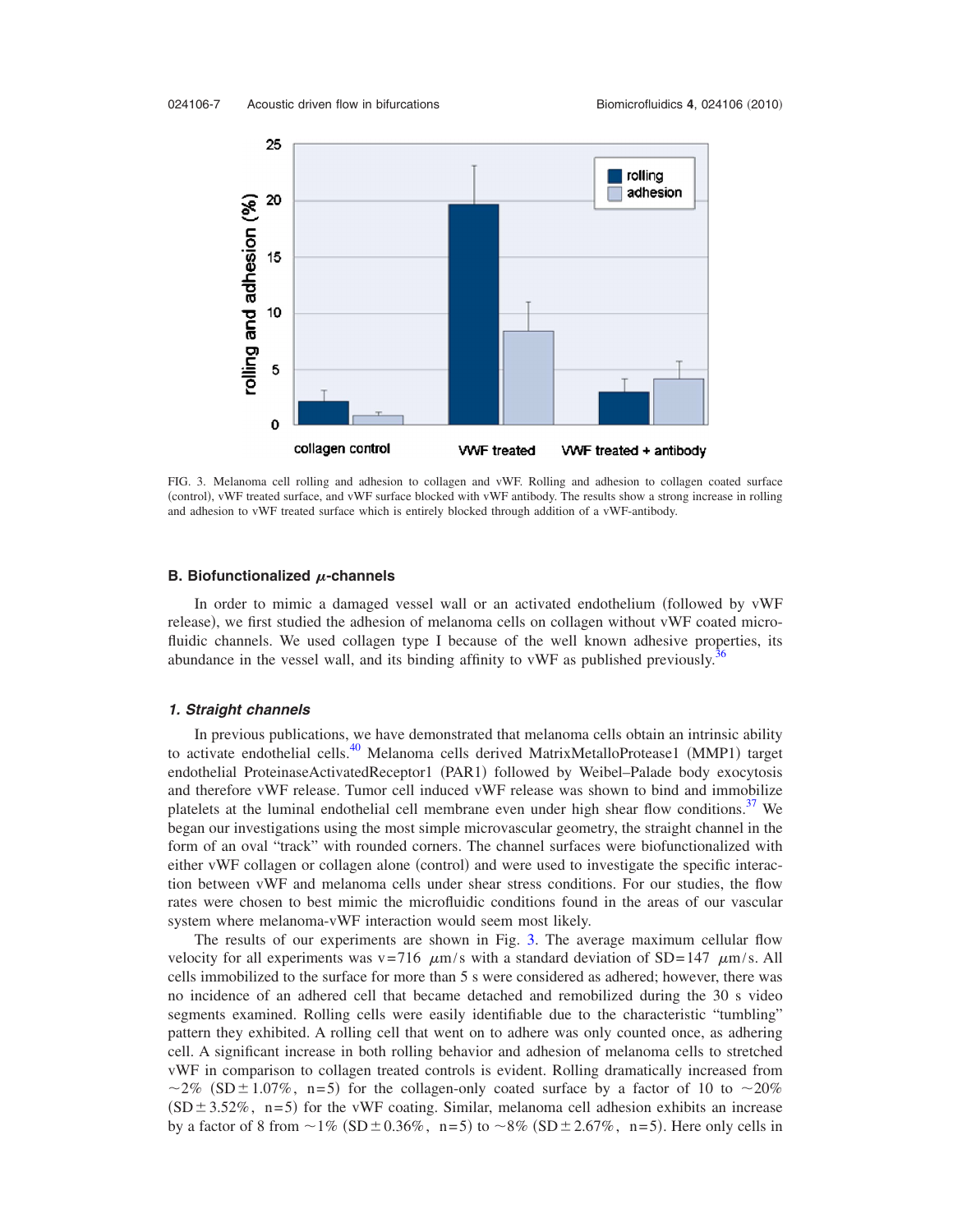<span id="page-8-0"></span>

FIG. 4. (a) A schematic representation of living melanoma cells under flow inside a biofunctionalized  $\mu$ -channel. The bifurcation region is captured through a 2.5  $\times$  objective. A zoom-in view (highlighted boxes) of the regions before and after bifurcation is shown and indicates where measurements have taken place. (b) Cancer cell immobilization under flow for different biofunctionalized surfaces and hydrodynamic conditions. Collagen and vWF coats have been tested. The melanoma cell adhesion on the collagen coated  $\mu$ -channel (filled and open triangles) does not show shear rate dependent behavior. This is in contrast to the melanoma cell immobilization in the vWF coated channel (filled and hollow circles), where an increase in shear leads to an increase in adhesion under otherwise identical hydrodynamic condition.

a 20  $\mu$ m thin layer above the channel surface were taken into account. When all cells are taken as a reference the relative amount of adhered cells was only  $0.01\%$ –0.02% indicating the significance of the results presented in Fig.  $2(b)$  $2(b)$ .

In order to further verify that vWF is the important factor in these cell-surface interactions, we attempted to block the increased adhesion by adding polyclonal vWF antibodies. For these experiments, the surfaces were again coated with collagen and stretched vWF as described. vWF antibodies were then added under laminar flow conditions to assure a homogeneous binding of antibodies throughout the channel. Confirming our expectations, the addition of vWF antibodies did indeed block both, rolling and adhesion of melanoma cells under laminar flow conditions down to values approaching those measured for collagen alone (Fig. [3](#page-7-0)). Rolling decreased to  $\sim$ 3%  $(SD \pm 2.13\%, n=5)$  and adhesion decreased to  $\sim 4\%$   $(SD \pm 2.89\%, n=5)$ .

#### *2. Bifurcated channels*

Although the last paragraph clearly demonstrated the impact of vWF on melanoma cell adhesion, a more complex flow system would be beneficial. (i) From a mechanical point of view it resembles physiological flow conditions in our microvascular system more accurately. (ii) From an experimental point of view it allows to screen for the impact of different geometries simultaneously. The channel geometry shown in Fig.  $1(c)$  $1(c)$  for example features both straight as well as bifurcated flow conditions. The flow velocity within the channel was measured before cells were added using  $d=9.6 \mu m$  (Fluorescent Yellow Green Sulfate Latex, Interfacial Dynamics Corporation, Portland, Oregon, USA) beads and the corresponding wall shear rate was calculated to be  $\dot{\gamma}$  = 4.4/s before and  $\dot{\gamma}$  = 3.2/s within the bifurcation. The number of immobilized cells at the bifurcated channel bottom was monitored over time at two different positions [Fig.  $4(a)$  $4(a)$ ]. Adhesion in the elongated and bifurcated channel parts has been analyzed. Again two different biofunctionalizations have been tested: Collagen and vWF (coated on a thick collagen layer) and a clear increase for collagen to vWF by a factor of 2 has been found [Fig.  $4(b)$  $4(b)$ ]. Initially, the number of immobilized cells increases until the curve begins to saturate at around *t*= 120 s. The zero point of the y-axis is defined by subtracting the number of cells already aggregated at the beginning of each experiment ( $t=0$  s) from the total number of aggregated cell at the end of each  $\Delta t = 120$  s measurement period. This provides a plot of the increase in adhered cells per area and time. The slope, indicating the rate of adhesion, is almost identical for collagen coated microchannels but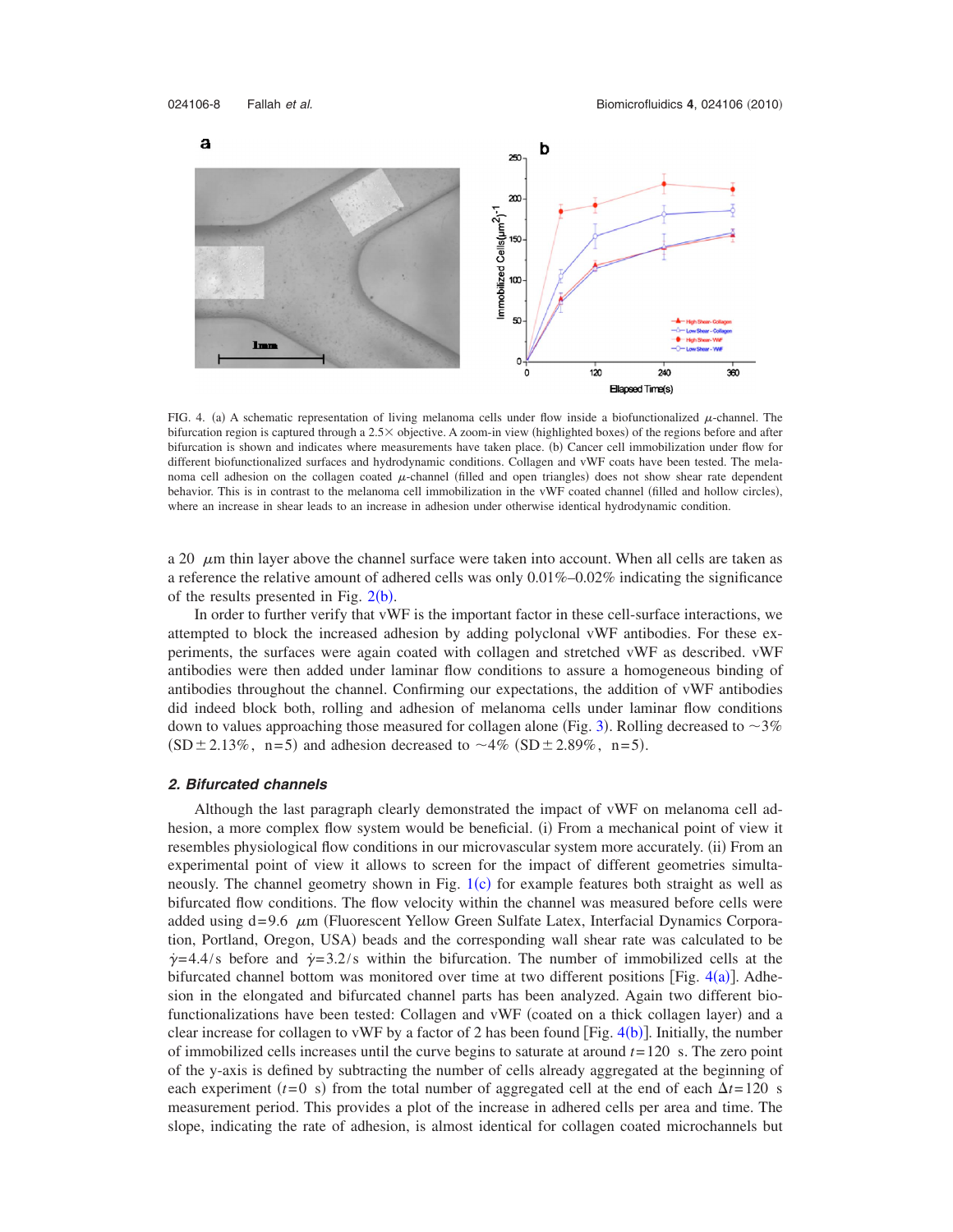different positions [Fig.  $4(b)$  $4(b)$ ]. Furthermore, the absolute number of adhered living cells is nearly identical in both regions, demonstrating that the underlying adhesion mechanism does not depend significantly on applied shear. The reason that cell adhesion increased by a lesser degree is due to the different solutions used, which has been PBS in Fig. [3](#page-7-0) and media (MEM) in the bifurcated channel. The proteins and sugars bind to the surface to the microfluidic channel and reduce the total amount of free binding site significantly.

Surprisingly, the increase in adhesion due to vWF is more pronounced close to the bifurcation, which reveals the importance of hydrodynamic effects for cell adhesion. Until now, we do not have any obvious explanation, but would like to hypothesize that vWF and its shear stress activation is even more pronounced in the presence of bifurcated channels.

It is important to note that given the relatively high area to volume ratio, the total number of "free" cells inside the channel cannot be considered to be constant in closed microfluidic systems. From the average number of cells adhered to the bottom of the channel, we calculate a decrease of 22%–36% in the number of flowing cells in lower laminas of flux after 120 s. The rate of decrease is dependent on the shear rate and coating of the channel. Another important property of such a microfluidic system is its laminar character. The simulation reveals that beads of one plane show only very little exchange with the adjacent laminar layers [Fig.  $2(b)$  $2(b)$ ], implying that only very few cells are actually candidates for collisions with the bottom of the  $\mu$ -fluidic channel. This renders our data somewhat insensitive to fluctuations in the total cell concentration as a fluctuation *N* of cells in a certain volume corresponds to layer fluctuations of only  $\ell \Delta N^{2/3}$ , where  $\ell = \Delta l / L_0$  is the relative thickness of the layer  $(\Delta l)$  compared with the entire channel height  $L_0$ . A total decrease in bulk concentration by  $\Delta c/c_0 = 10\%$  therefore corresponds to a decrease in layer concentration of less than 5% and remains therefore within our error bars. On the flip side, it becomes clear that calculating the binding affinity based on the ratio of free-to-bound cells becomes challenging and requires a careful hydrodynamic and thermodynamic analysis. This is due to the fundamental problem of defining the system under such conditions, and is not specific to our setup.

#### **IV. CONCLUSION**

We have shown that acoustic driven  $\mu$ -fluidics represents a powerful and straightforward tool for studying the adhesion of living cells on biofunctionalized complex  $\mu$ -fluidic channels. It enables us to perform otherwise quite expensive inhibition studies due to the very low material requirements. The combination of our experimental investigations and computer simulations allows for a solid characterization of the hydrodynamics of the flow field and can therefore help to differentiate between biological and hydrodynamic effects. Our initial findings demonstrate that some of the previous flow chamber experiments may have to be revised since nearly 95% of the cells in the channel will not participate in the adhesion process but are hydrodynamically "trapped" in a laminar flow layer.

From a medical perspective, we found that vWF significantly increases the rate of melanoma cell adhesion in all cases studied. However, the magnitude of adhesion depends strongly on channel geometry and varies between a factor of 2 in bifurcated up to a factor of 10 in straight microfluidic channels. These differences demonstrate the necessity of both new technologies and a sophisticated interdisciplinary approach focusing on the interplay between hydrodynamic effects and soft matter.

#### **ACKNOWLEDGMENTS**

This work was supported by SFB/TR23 subproject A9 and BMBF "On-Chip Flusskammer" FKZ 01EZ0852 (both S.W.S.). The authors furthermore like to thank the DFG (SPP1313, SCHN 1077, WI 1091/12-1), the Elite Netzwerk Bayern (Complnt), and the German Excellence Initiative via the Nanosystems Initiative Munich (NIM). MFS was supported by the Bayrische Forschungsstiftung.

<span id="page-9-1"></span><span id="page-9-0"></span><sup>&</sup>lt;sup>1</sup>H. Al-Mondhiry, [Am. J. Hematol.](http://dx.doi.org/10.1002/ajh.2830160213) **16**, 193 (1984).

Z. M. Ruggeri, J. N. Orje, R. Habermann, A. B. Federici, and A. J. Reininger, Blood 108, 1903 (2006).